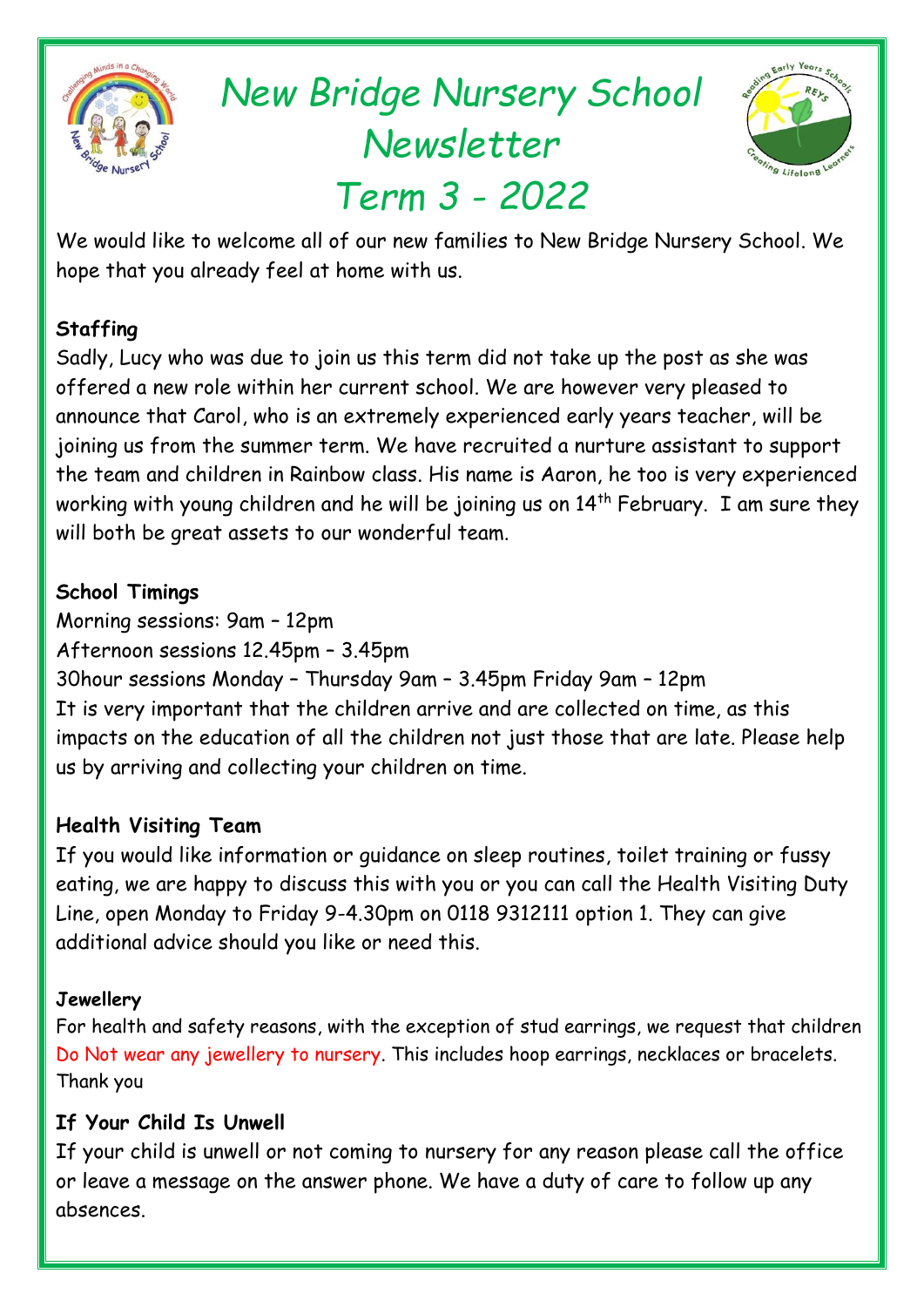## **Covid-19**

If your child is showing any symptoms of Coronavirus, please DO NOT send them to nursery. We ask that you seek a PCR test (these need to be carried out at a testing centre or can be ordered to your home) and await the result before they return. We ask that you share the result with us.

## **Clothing**

Please ensure all of your child's clothing and belongings are named. Of course, we try to remember which items belong to individual children but unfortunately, we are unable to ensure they come home if we can't identify individual which items belong to which children. I have included a link for stick on labels that have been recommended to us. [https://www.stikins.co.uk](https://www.stikins.co.uk/) a 30 pack is £6.80 going up to 120 pack for £14.20 with possible discounts.

## **Donations**

We are still accepting, and are very appreciative, of your weekly fruit and monetary donations. £1 per week or £10 per term towards toys and materials for the children. You can make your donation direct to our school fund bank account and the details are below.

**Account name :New Bridge Nursery School Fund Account number :80321885 Sort code :20 71 03**

#### **Birthdays**

We celebrate the children's birthdays in nursery. Please DO NOT send in a cake or sweets but we would welcome a fruit selection for the children to share. Thank you

#### **Memos and Notifications**

Please remember to look at your Tapestry notifications and like any memos or observations so we know they have reached you.

Thank you